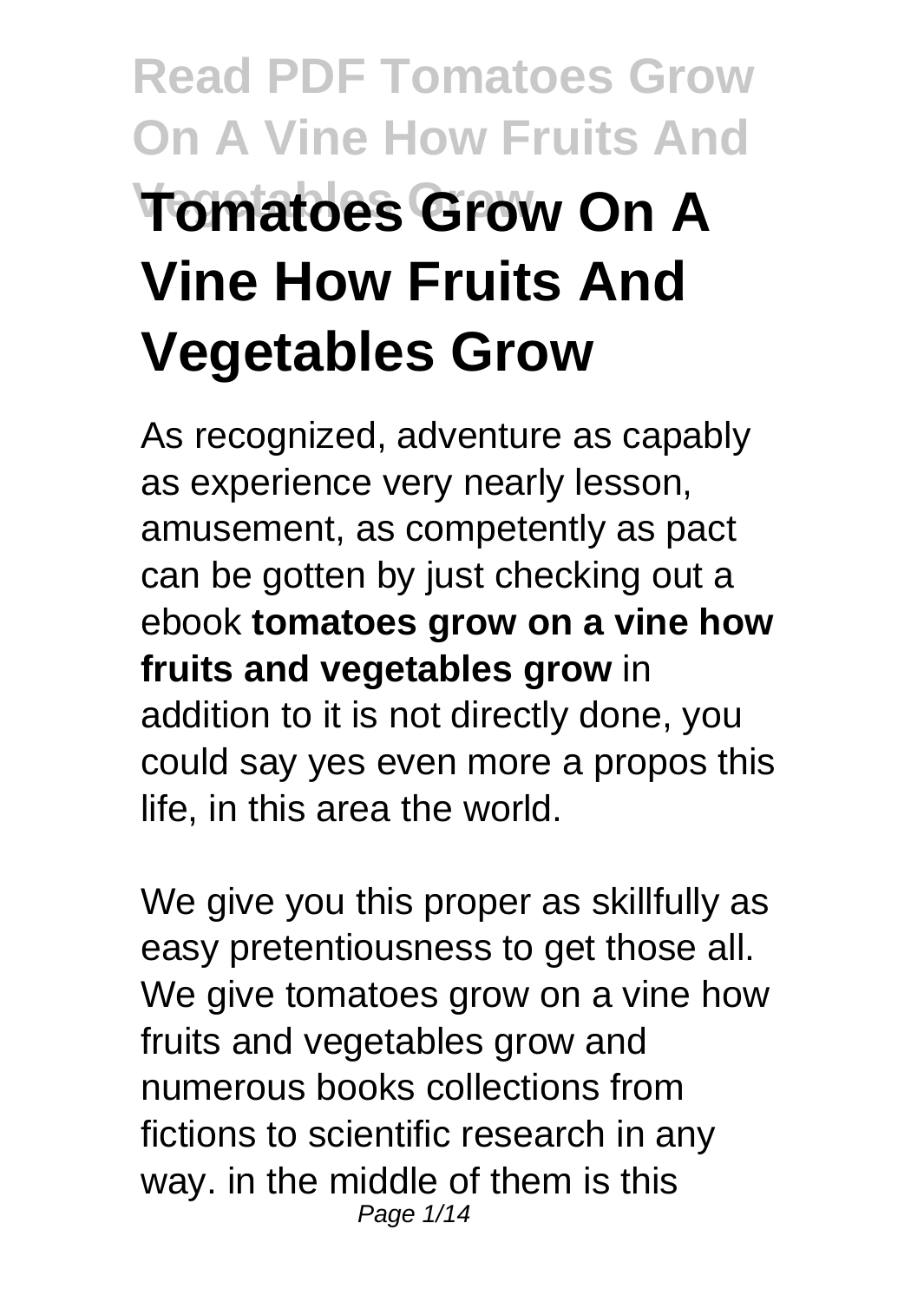tomatoes grow on a vine how fruits and vegetables grow that can be your partner.

Mrs. Davies Read Aloud Tomatoes Grow on a Vine **Storytime: \"Tomatoes Grow on a Vine\" by Mari Schuh Listening Time! Tomatoes Grow on a Vine How To Plant Vine Tomatoes - Two Methods!** Mrs. Kilmer's Classroom #51 \"Tomatoes Grow on a Vine\" 20200506 Ms Kriste Tomatoes Grow on Vines

Our 6 Step Secret to Growing 10+ FOOT Tall Tomatoes ....Organically! How To Grow Tomatoes | Cherry Tomatoes Step by Step: Growing Tomatoes from Seed Tips and tricks for growing tomatoes | Growing Fruit and Vegies | Gardening Australia How to grow tomato at home on two bars Page 2/14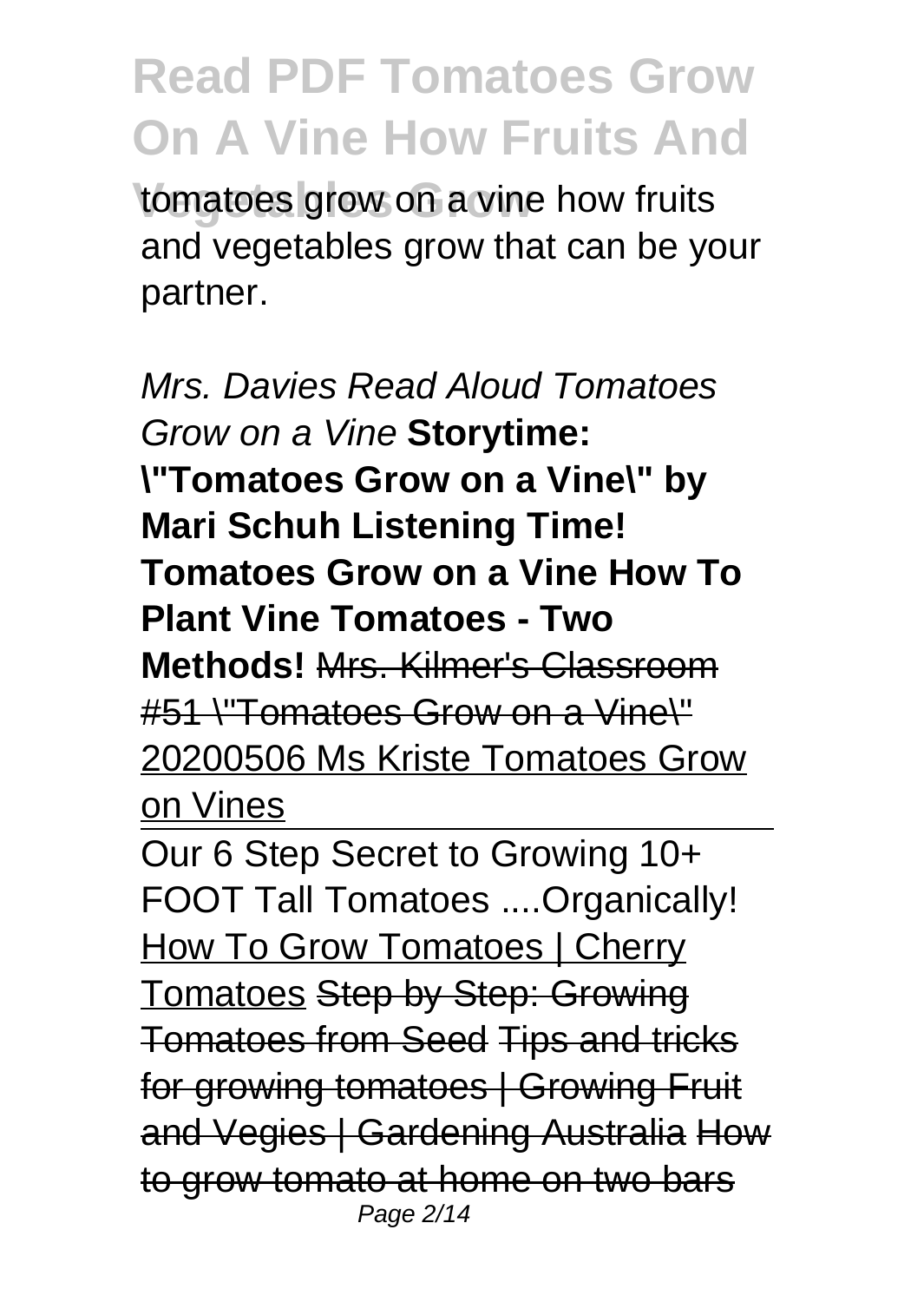*Vellis Growing Tomatoes UK 9* Mistakes To Avoid When Growing Tomatoes 5 Tomato Grow Mistakes To Avoid How To Grow Tomatoes - A Handy Guide For Best Results **BEST TIPS for growing TOMATOES: No gimmicks, just fundamental principles for GREAT TOMATOES.** Grow Tomatoes from Tomatoes (Easiest Method Ever With Updates) Grow Way More Tomatoes In Less Space! - Best Way to Trellis Tomatoes EVER!!! Pruning Pepper Seedlings for **Maximum Production || Black Gumbo** Avoid These 7 Tomato Growing Mistakes Grow A Tomato Plant Indoors : Easy How-To Tutorial Tomatoes: Growing Indoor Tomatoes Year Round - on How to Grow a Garden with Scarlett Myths and Truths to Growing Sweeter Tomatoes**Grow a tomato plant** Page 3/14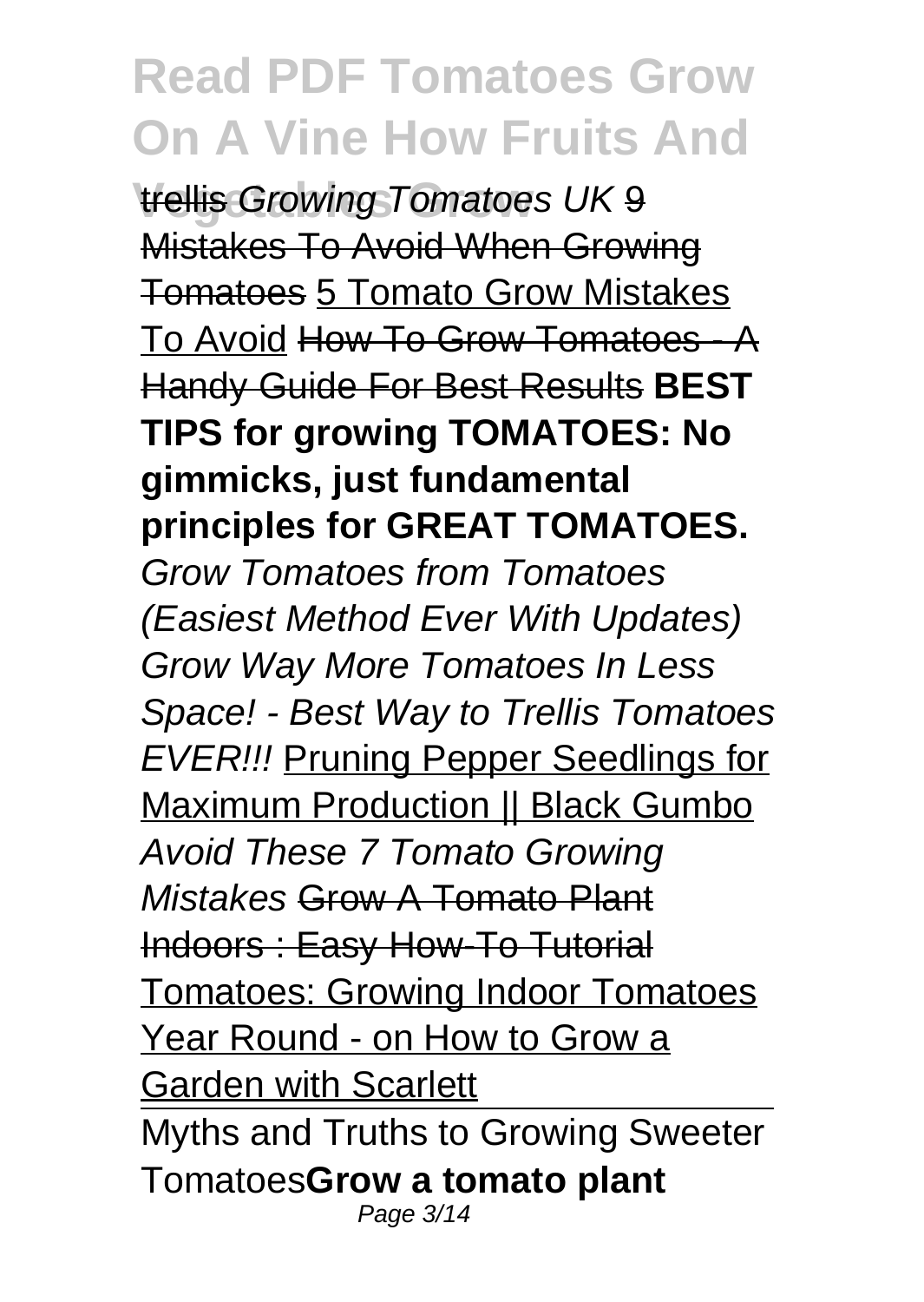**Vindoors in winter Indoor Grown Vine** Ripened Tomatoes - Harvest Time! How to Plant Tomatoes in a Square Foot Garden and Trellis Ideas How to Top Tomatoes Growing Tomatoes and Cucumbers Indoors with Simple Grow Lights // Growing Your Indoor Garden #6 How to Prune Tomatoes for the Best Harvest

How to Prune Tomato Plants to Increase Yields - Pruning and Trellising Tomato Vines Tomatoes Grow On A Vine

Tie the main vine of the tomato plant to the stake every 8 inches as the plant grows. Place plant ties above leaf clusters and stems so that the fruit is not stripped off by the tie if the tomato plant sags.

Garden Guides | How to Grow Vine **Tomatoes**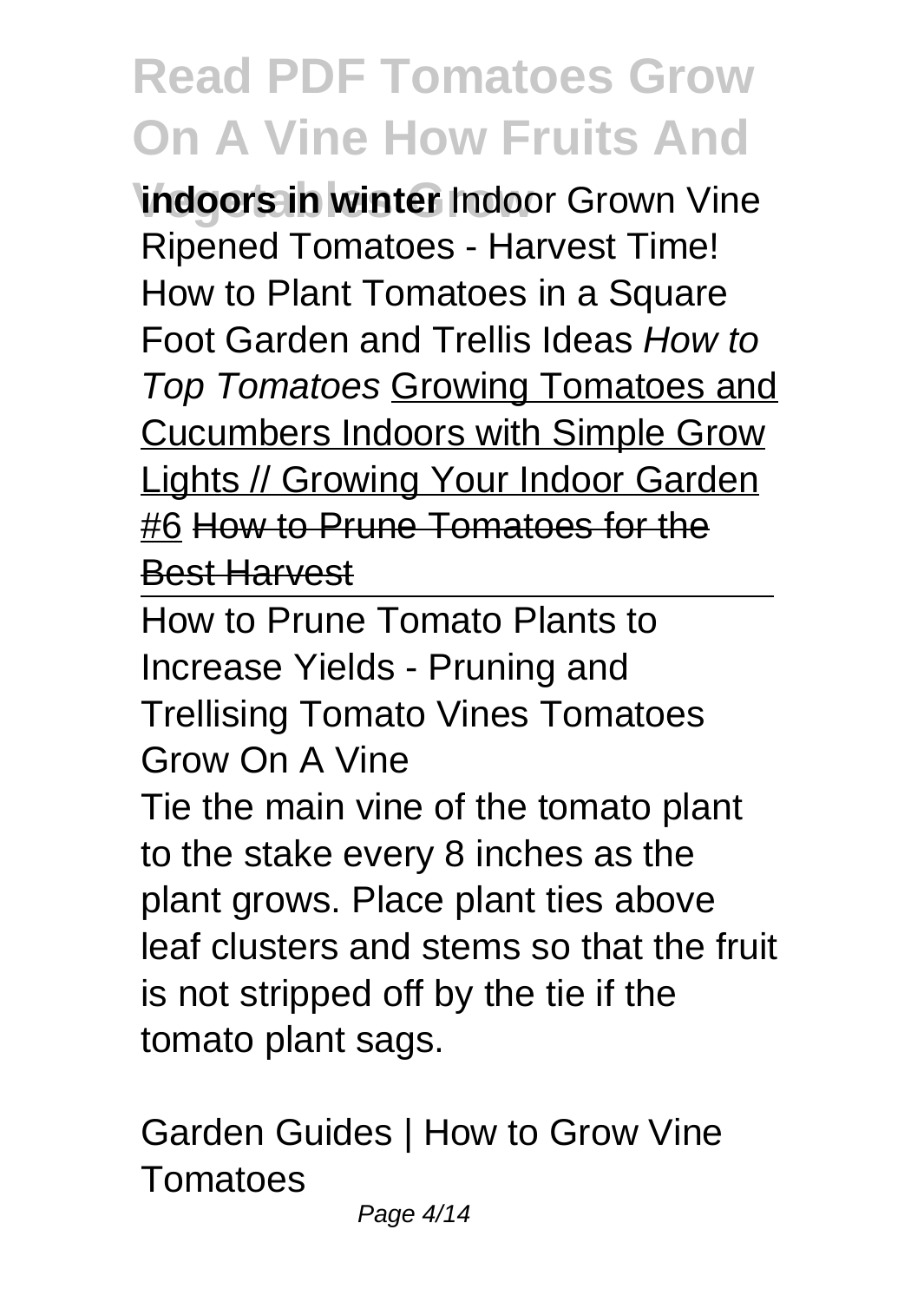It is an easy and simple way of showing kids how tomatoes grow on the vine and examples of other fruits and vegetables that do too. Read more. Helpful. Comment Report abuse. GML. 5.0 out of 5 stars Five Stars. Reviewed in the United States on March 25, 2016. Verified Purchase.

Tomatoes Grow on a Vine (How Fruits and Vegetables Grow ...

Vine tomatoes are usually grown with a whole different purpose than bush tomatoes. Flowers appear constantly at different places along the vine and tomatoes can be harvested a few at a time once ripening begins.

Growing Tomatoes: Bush or Vine - Gardening Channel Vining tomatoes, as the name suggests, grow like vines. Therefore, Page 5/14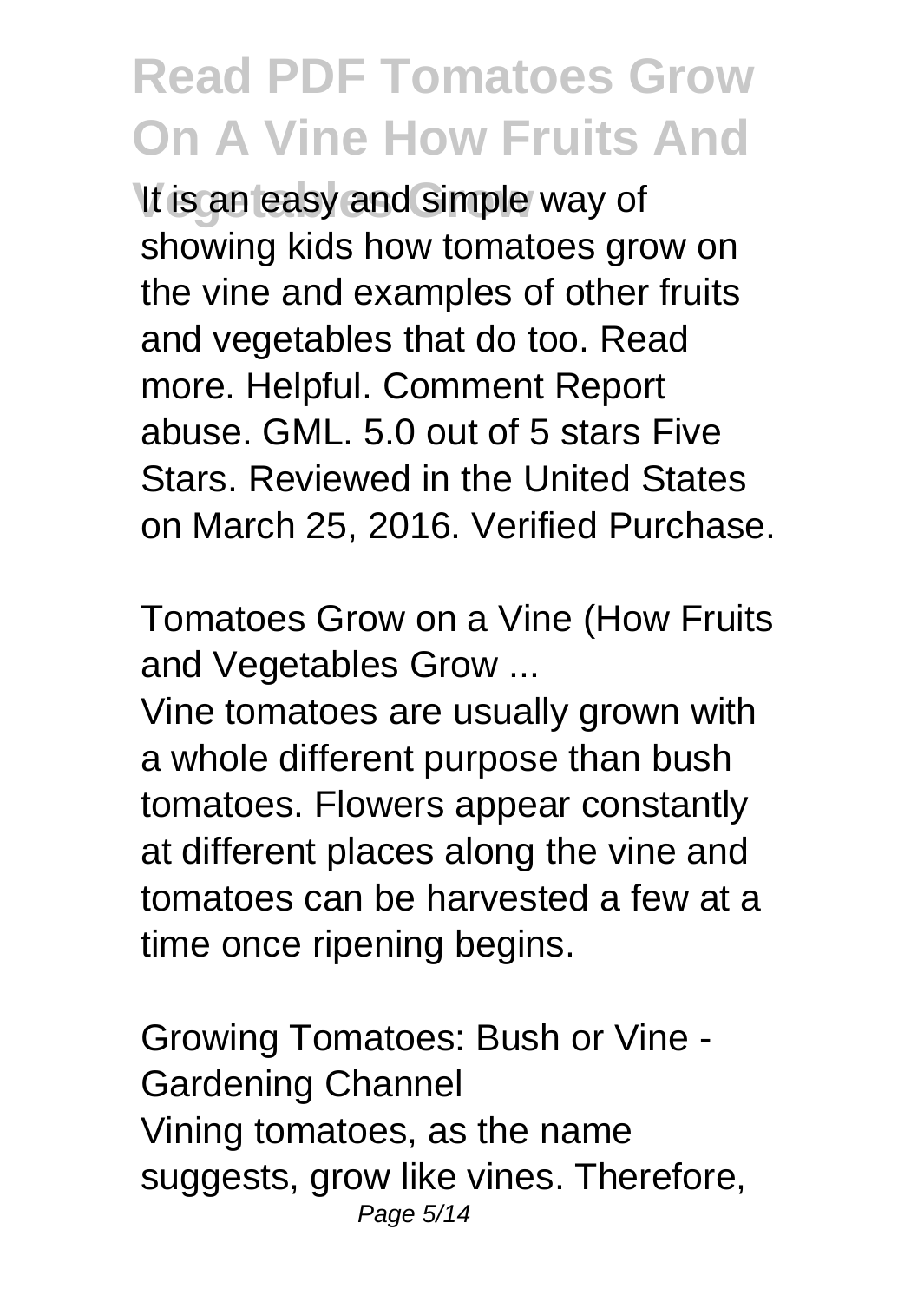they need to be staked so they can continue to climb upward to 5 feet and beyond. The average size is 6 feet, but it's not unheard of for a plant to reach 12 feet tall. These indeterminate tomatoes will grow, blossom, and bear tomatoes until a hard frost ends the growing period.

The Difference Between Vining and Bush Tomatoes

Growing tomato vines will reward you with ripe home-grown tomatoes. Planting the tomatoes outdoors in your home garden will give them the space they need to grow. Place the tomato seeds in a bowl. Pour 59 ml (1/4 cup) of water over the tomato seeds. Cover the bowl in cling film, and poke holes in the plastic with a toothpick.

How to grow vine tomatoes Page 6/14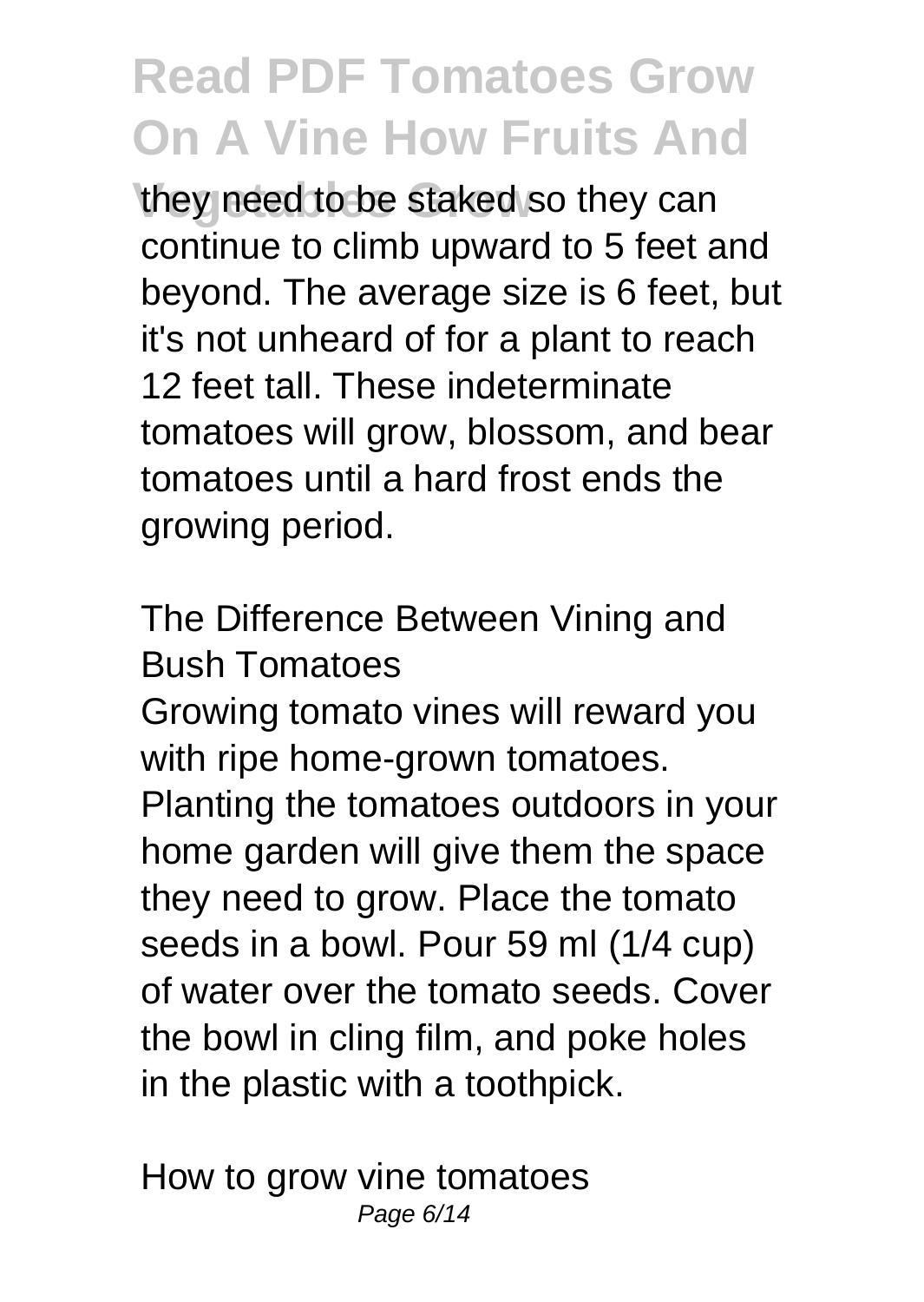**Colors can range from the traditional** red to pink, yellow, purple, green, and striped. Indeterminate tomato varieties grow and produce fruit all season until killed by frost or disease. The vines can grow up to 8 feet. While determinate varieties are bred to grow compact plants, about 2-4 feet tall and ripen all their fruit around the same time.

Growing Tomatoes: 10 Tips to Improve Your Tomato Harvest The tomato plant develops vines from which the fruit grows. While it is possible to buy tomatoes in the grocery store year-round, vine-ripened tomatoes are only available during the growing season.

How Tall Do Vine Tomatoes Get? | Home Guides | SF Gate Page 7/14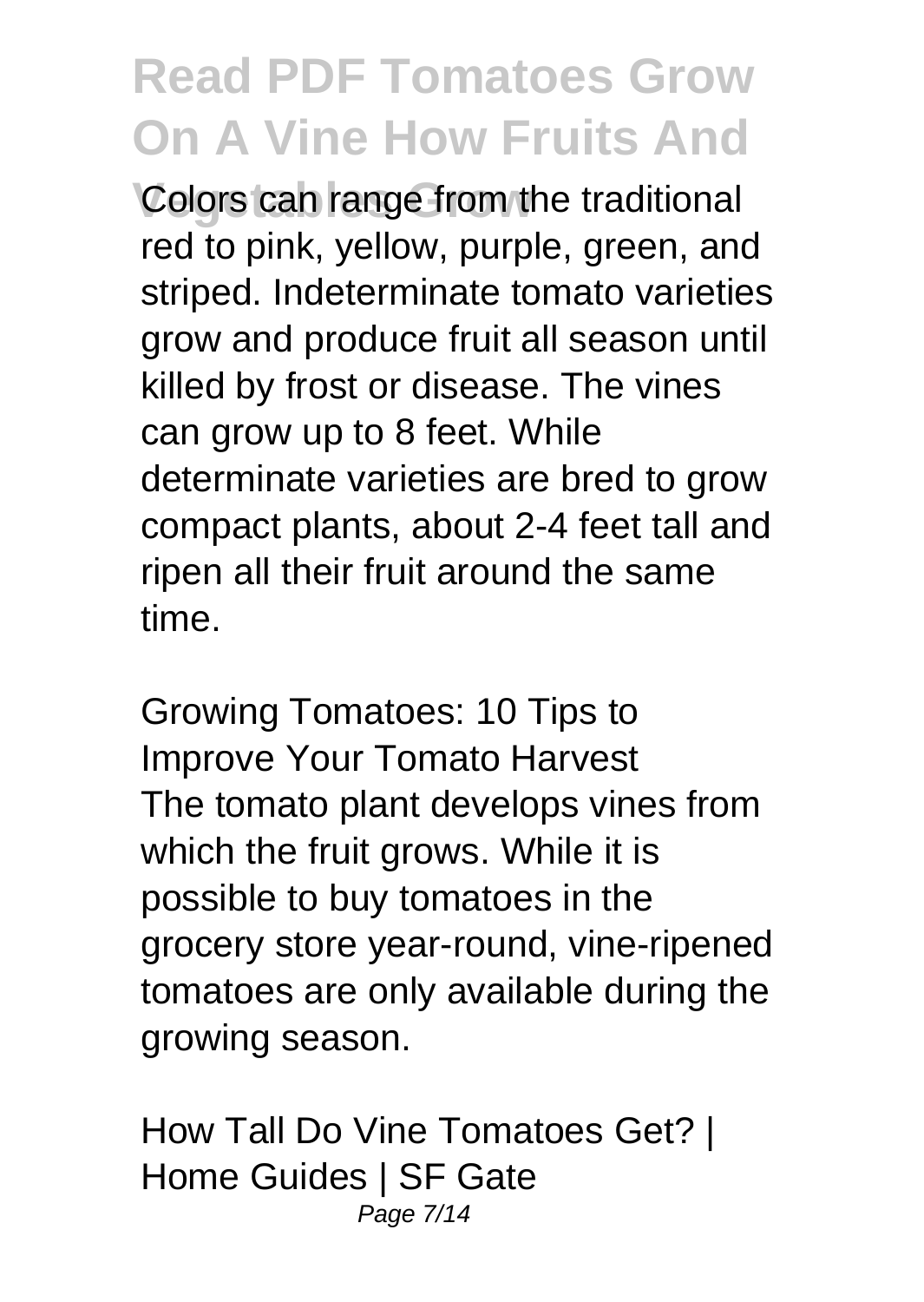**Bush tomatoes are more easily grown** in containers and take less space, while vine tomatoes need room to spread out. Bush tomatoes grow only to a certain height, depending on the variety, while vine...

Vine Vs. Bush Tomatoes | Home Guides | SF Gate Turn your plant frequently so each side gets adequate sun and flower and fruit production is even. Stake the plant as needed to prevent the fruit

from dragging and breaking the limbs. Winter growing tomatoes will produce in about the same time as their outdoor counterparts. Best Tomatoes to Grow Indoors

Winter Growing Tomatoes: How To Grow Tomatoes Indoors A tomato plant will grow in a wide Page 8/14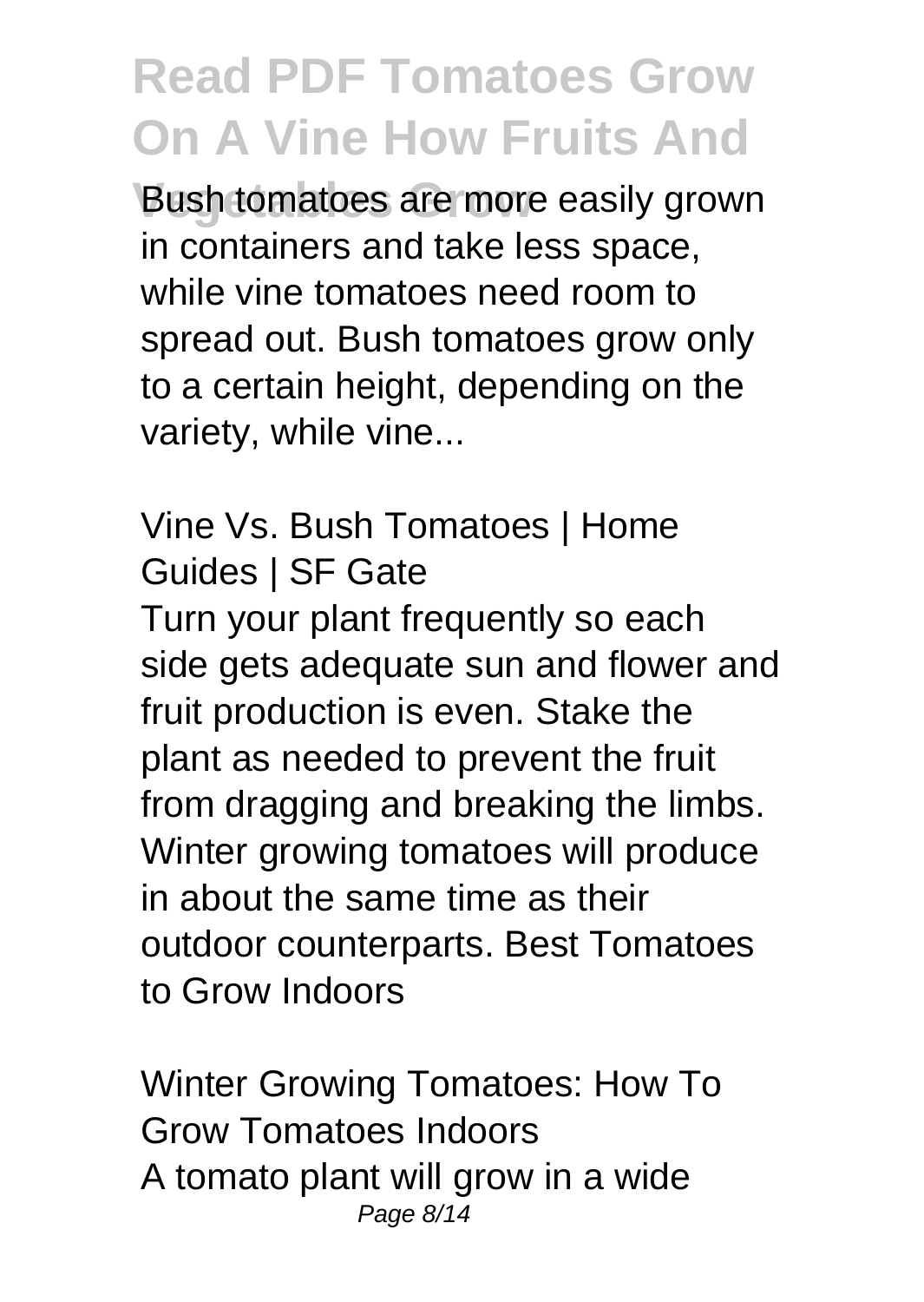range of conditions, but temps on the extreme side can impact the number and quality of fruit your plant makes. If your nights are dropping into the 50s or days are in the 100s, then you'll have issues with flowers being able to self pollinate.

5 Reasons Your Tomato Plant Has No Tomatoes | You Should Grow Learn About Plant Type. Tomato plants can be divided into several basic groups according to their growth type. Each of them is characterized by features that make certain types of growth dedicated to cultivation in the field, others in greenhouses or in hanging baskets and pots.

Plant Type | World Tomato Society Growing Tomatoes in Containers. Use a large pot or container with drainage Page 9/14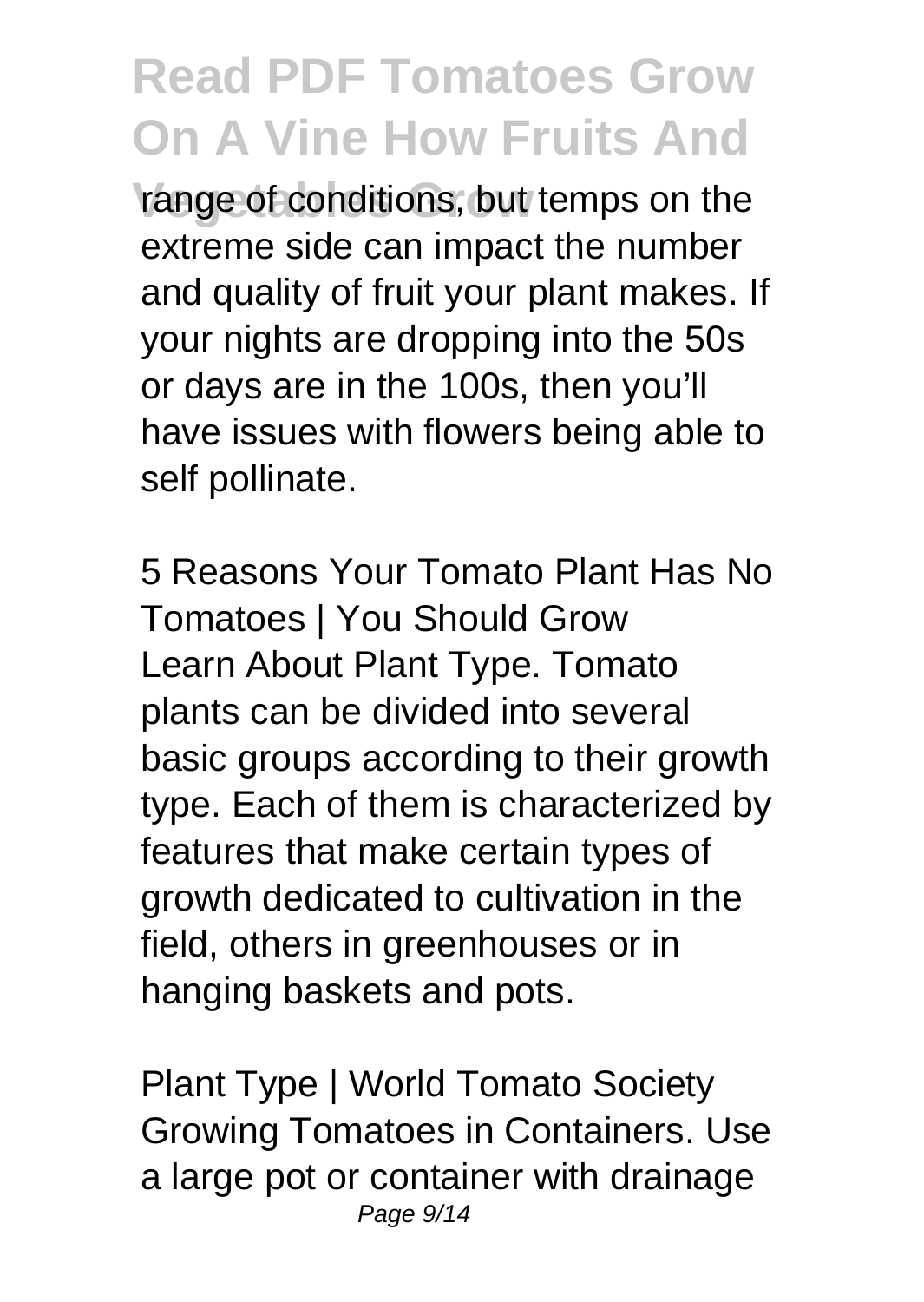**holes in the bottom. Use loose, well**draining soil. We recommend a good potting mix with added organic matter. Plant one tomato plant per pot. Choose from bush or dwarf varieties; many cherry tomatoes grow well in pots. ...

Growing Tomatoes: From Planting to Harvest | The Old ...

December 9, 2020. Thousands of years ago, people in South America began domesticating Solanum pimpinellifolium, a weedy plant with small, intensely flavored fruit.Over time, the plant evolved into S. lycopersicum-- the modern cultivated tomato.. Although today's tomatoes are larger and easier to farm compared to their wild ancestor, they also are less resistant to disease and environmental ...

Page 10/14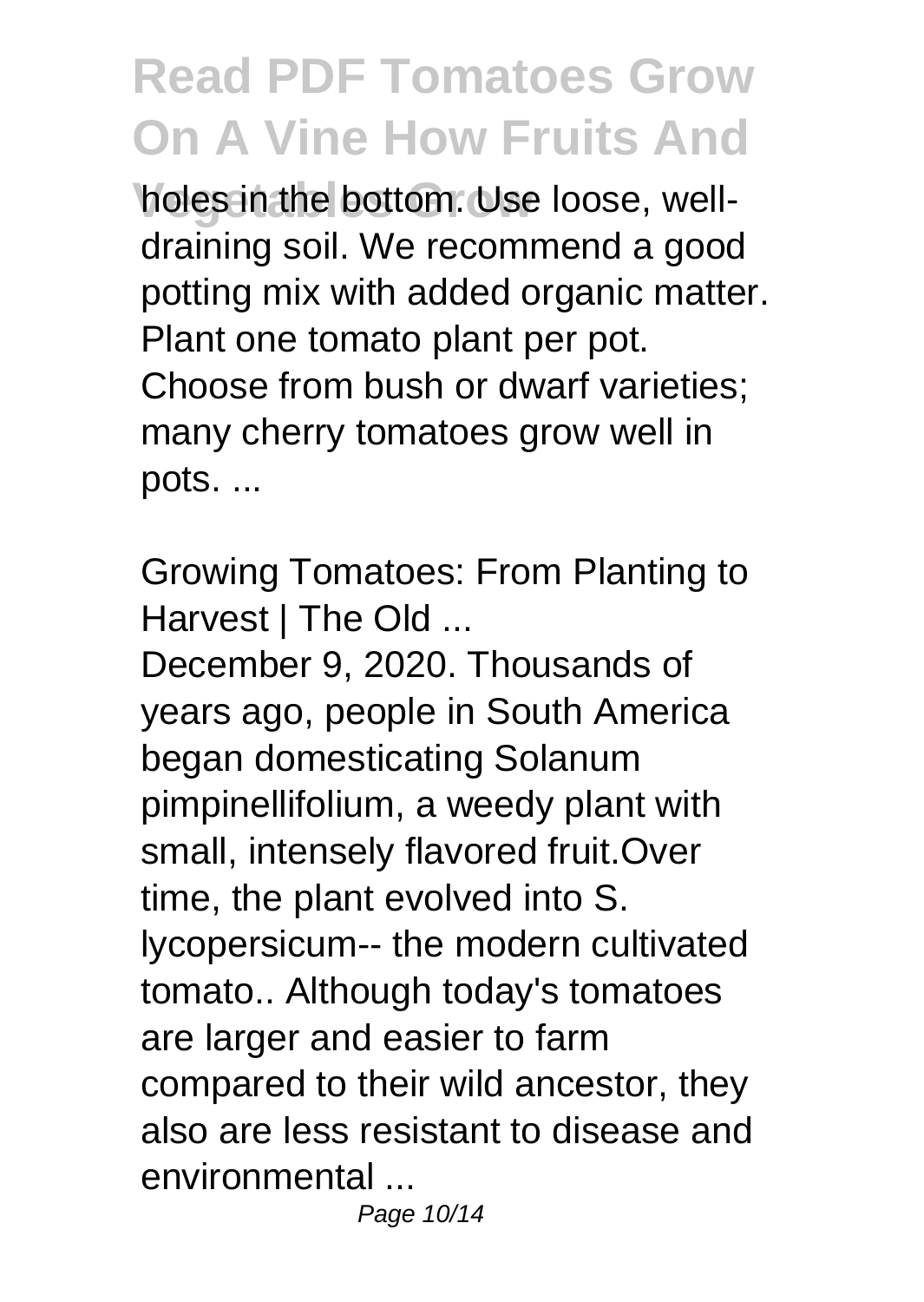#### **Read PDF Tomatoes Grow On A Vine How Fruits And Vegetables Grow**

Tomato's wild ancestor is a genomic reservoir for plant ...

Tomato plants are vines, initially decumbent, typically growing 180 cm (6 ft) or more above the ground if supported, although erect bush varieties have been bred, generally 100 cm (3 ft 3 in) tall or shorter.Indeterminate types are "tender" perennials, dying annually in temperate climates (they are originally native to tropical highlands), although they can live up to three years in a ...

#### Tomato - Wikipedia

Although in their native habitat, tomato plants grow as perennials, they are usually grown as annuals for cultivation. Tomatoes are referred to as tender perennials, as they will generally succumb once temperatures Page 11/14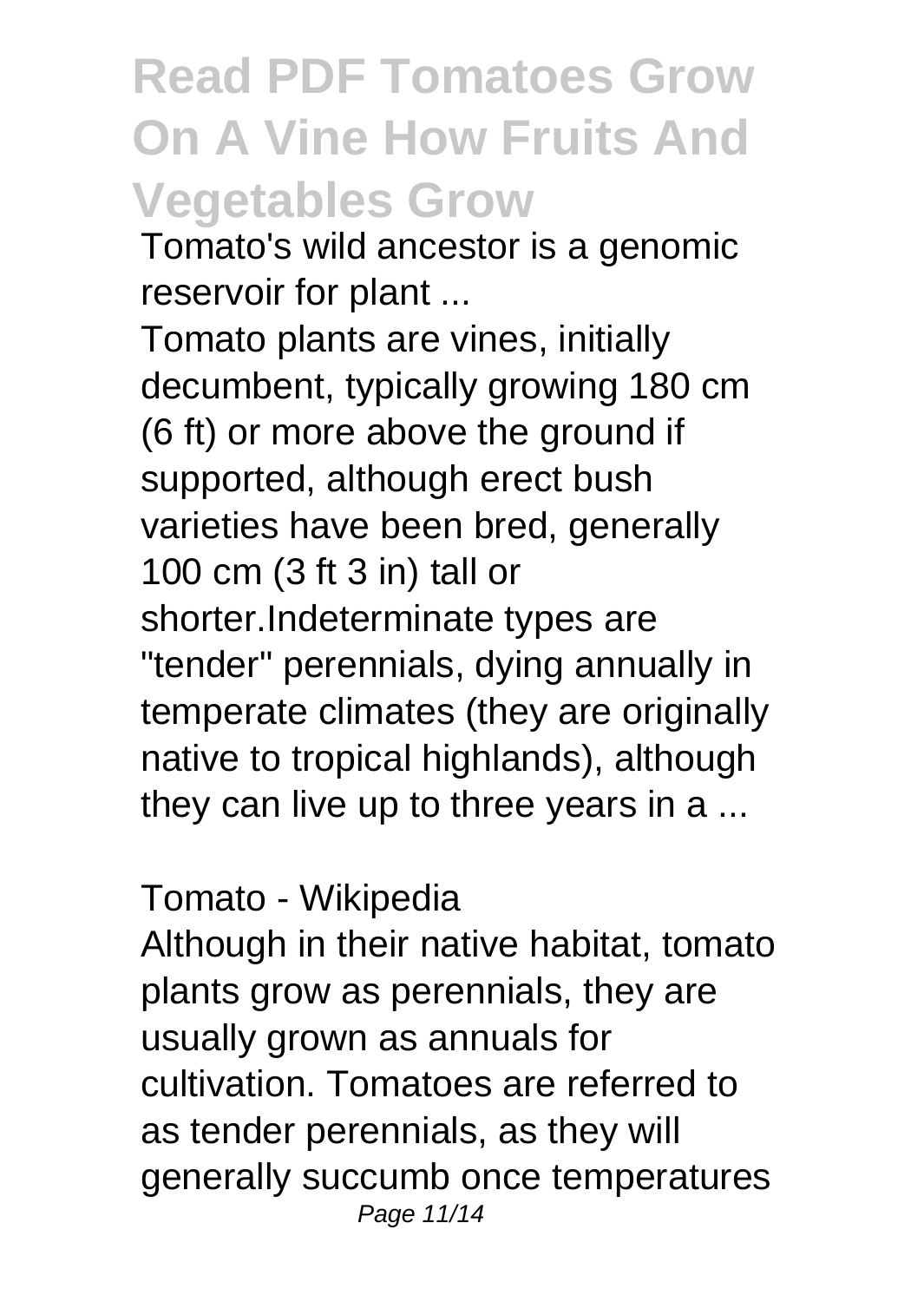drop, especially once frost hits.

End Of Season Tomato Plant Care - Do Tomato Plants Die At ...

To ensure the tomato plants grow stocky, not spindly, keep the young plants only a couple of inches from fluorescent grow lights. 1 ? You will need to raise the lights (or lower the plants) as the seedlings grow. When you're ready to plant them outside, choose the sunniest part of your vegetable garden as their location. 03 of 10 Turn a Fan On

10 Tips for Growing Great Tomatoes - The Spruce Make sure the vine-like plants are tied to supports after flowering occurs. Otherwise, the vine will grow along the ground and won't produce healthy tomatoes. Determinate plants already Page 12/14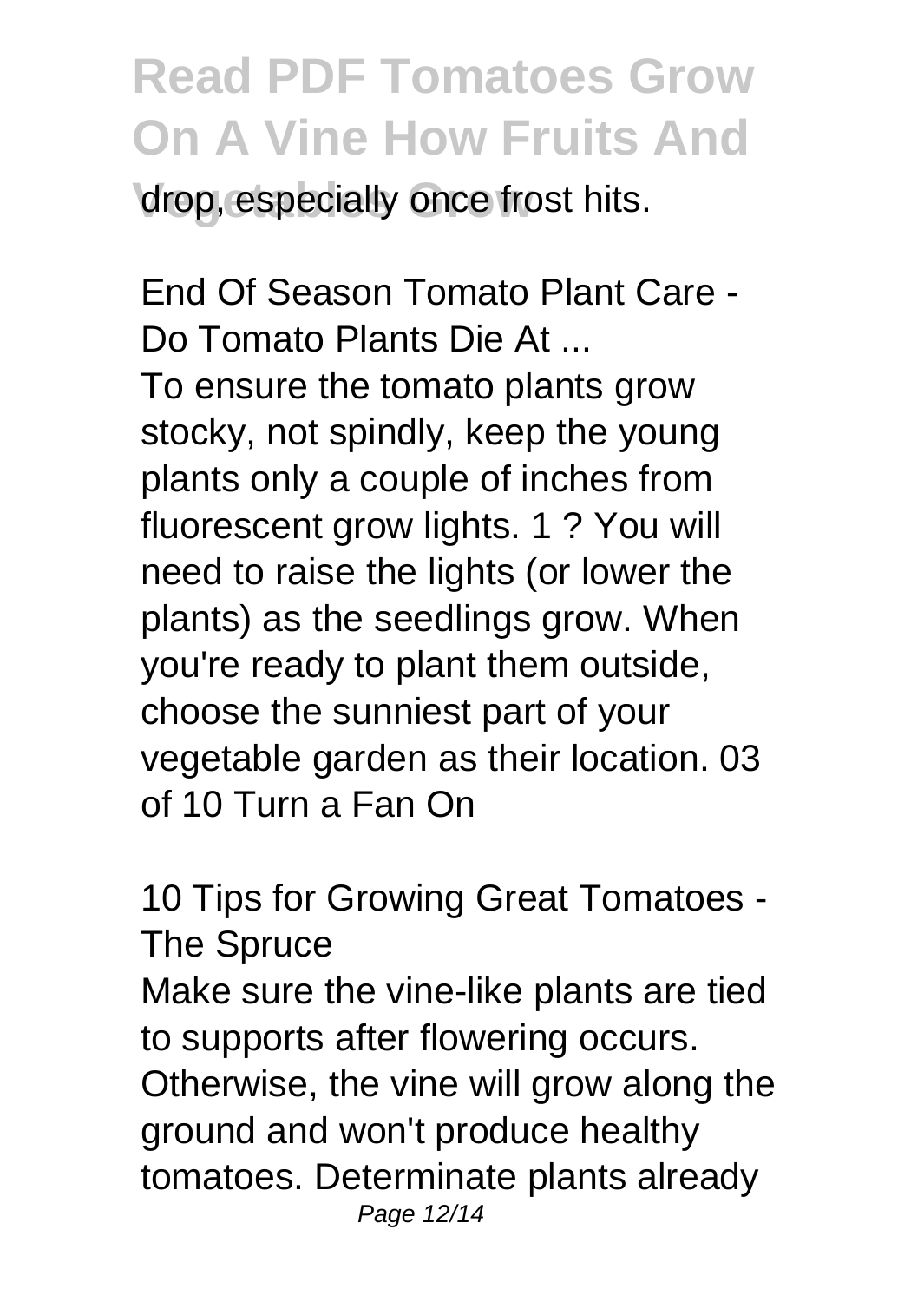have a predetermined number of stems that will naturally grow, so there's no need to do any pruning above the flower cluster.

How to Prune Tomatoes: 9 Steps (with Pictures) - wikiHow

"To grow a tomato plant, start by planting a baby tomato plant in a sunny spot with soil that's rich in nutrients. Then, set up a tomato cage around the plant to support it as it grows. Water the plant 1-2 times a week until the plant matures and the weather gets hotter. When that happens, water the plant deeply 3 times a week.

Copyright code : Page 13/14